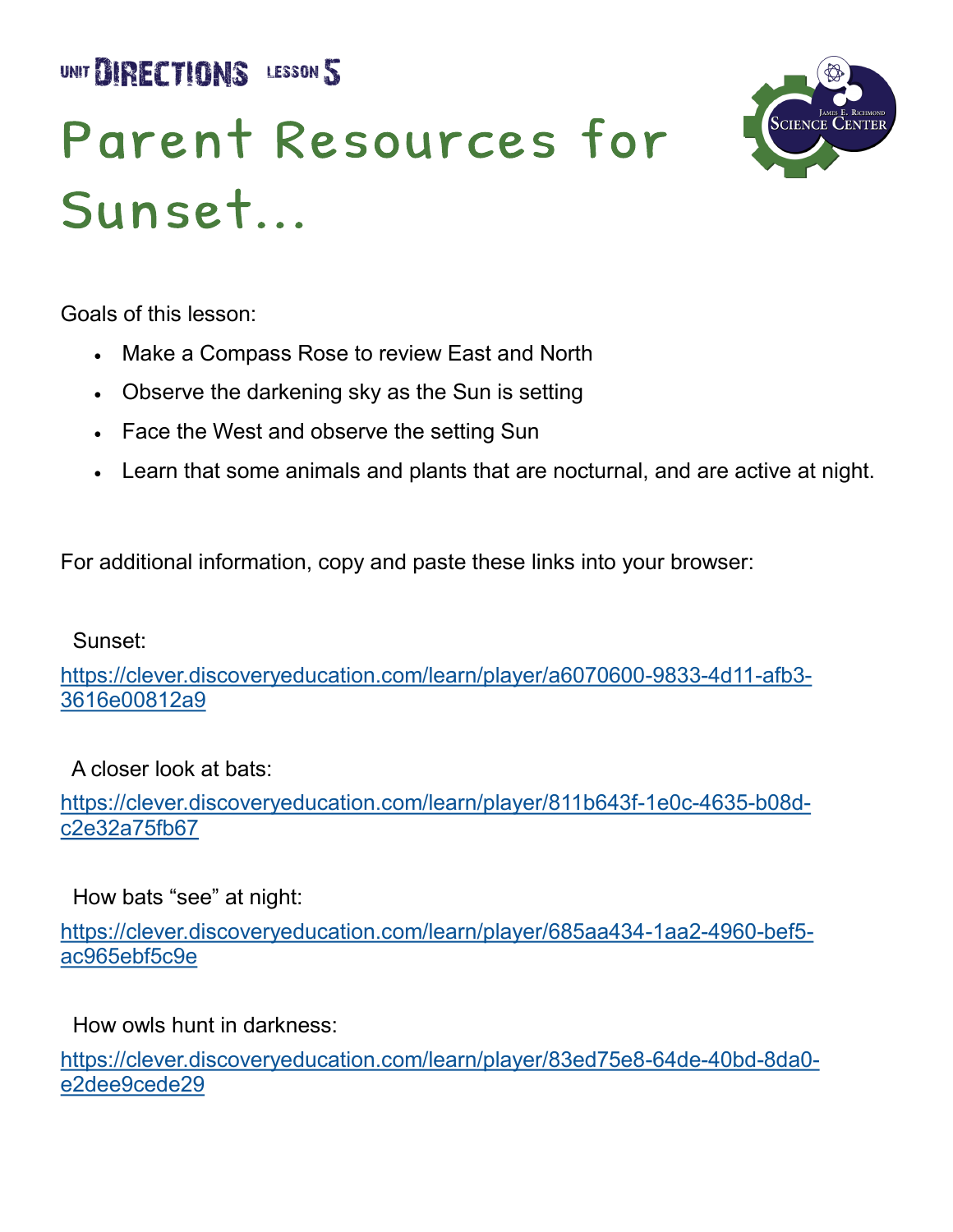



## Make Your Own **Compass Rose**

 A Compass Rose is a drawing that is used on maps to show directions. A simple Compass Rose starts out looking like a plus sign (+) and the directions are marked with letters. Here's a simple Compass Rose with N for North and E for East.

We will be adding the other two directions later.





This Compass Rose was drawn on a driveway with chalk.

If you have chalk, draw a simple Compass Rose like this on your sidewalk or driveway. Remember that the point labeled E is facing the direction where the Sun rises in the morning.

If you have markers or crayons, you can draw your Compass Rose on a piece of cardboard (or even paper). Just remember that when you take it outside, your E must point toward the East, which is the direction where the Sun rises every morning.